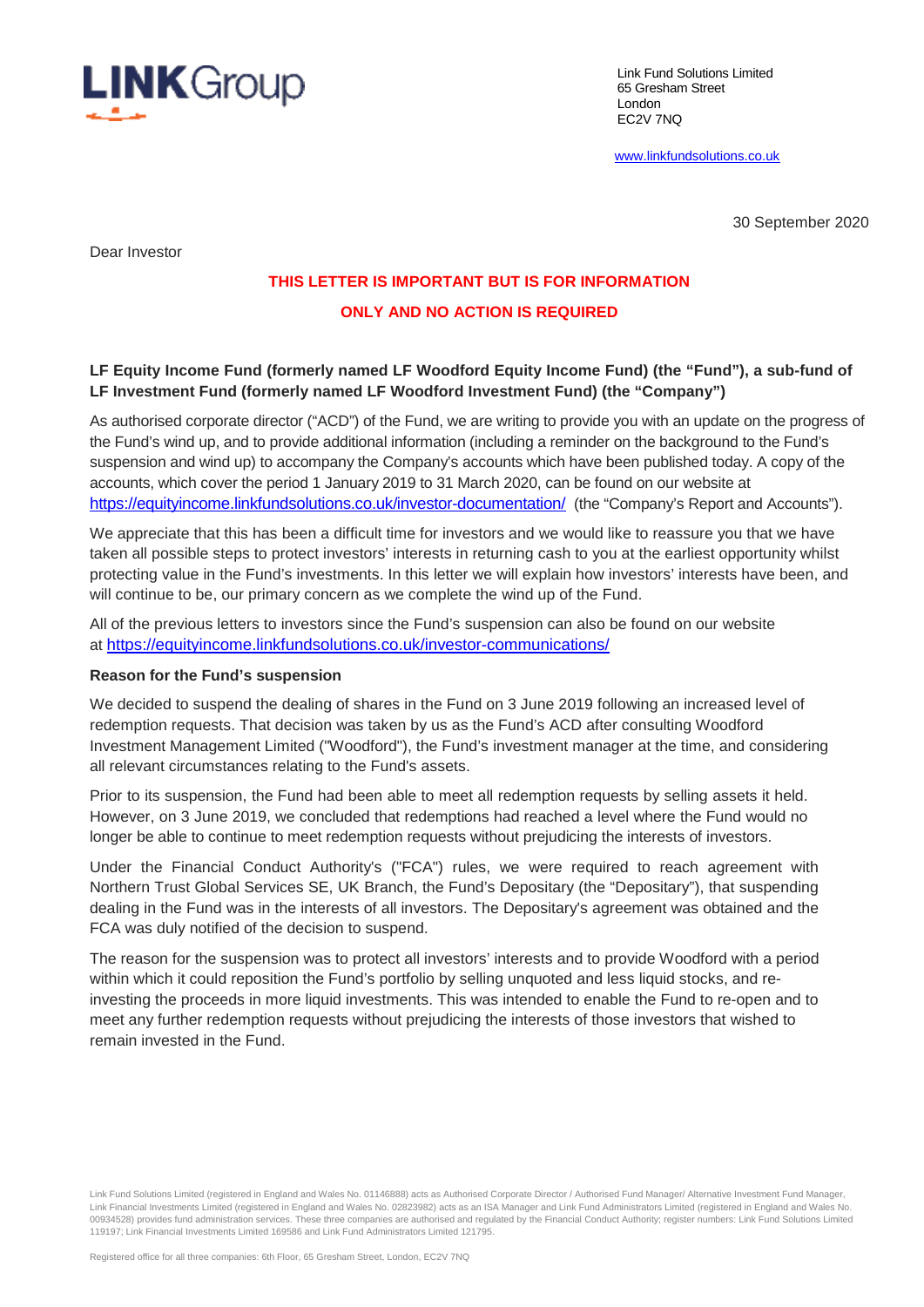#### **Reason for the Fund's wind up**

Following the Fund's suspension, we agreed with the Depositary and Woodford that we would seek to complete the repositioning of the Fund's portfolio by no later than early December 2019 to enable the Fund to re-open. We also agreed that it would not be possible to lift the suspension and re-open the Fund until the sale of its unlisted and less liquid listed assets was completed. To have re-opened the Fund before the re-positioning was complete would have risked another suspension and the potential unequal treatment of investors, in particular for those who chose to remain invested in the Fund.

We closely monitored the repositioning of the Fund, but concluded on 15 October 2020 that there had been insufficient progress to provide enough certainty about when and whether the Fund could re-open. We therefore decided, following consultation with the Depositary, and having considered all viable alternatives, that it was in the interests of all investors in the Fund not to re-open it and instead to proceed to wind up the Fund through an orderly realisation of its assets and to return cash to investors through a series of capital repayments.

In October 2019 the FCA gave formal permission for the Fund's wind up to begin on 18 January 2020. This was the earliest date possible to start the wind up because of a requirement under an applicable European Directive to provide investors with three months' notice of our intention to do so.

### **Realisation of assets in Portfolio A**

In our letter to investors dated 15 October 2019 we explained that the Fund's assets would be split into two portfolios, 'A' and 'B'. Portfolio A consisted of listed assets and we appointed BlackRock Advisors (UK) Limited ("BlackRock") to sell those assets.

BlackRock was tasked with liquidating Portfolio A in a way that protected value for investors. Between 16 October 2019 and 17 January 2020, the date of the last formal valuation of the Fund before the wind-up began, BlackRock sold assets and re-invested the cash proceeds into investment vehicles (including money market funds, term deposits and UK Government Gilts). During this period, in order to ensure that the Fund's objective of being invested primarily in UK listed companies was still met, BlackRock entered into FTSE 100 index futures contracts on behalf of the Fund. Investment in this type of financial instrument ensured that investors retained an exposure to the share market before wind up commenced.

The wind up of the Fund commenced on 18 January 2020 and from this date, to enable an orderly realisation of the Fund's assets, it was no longer required to adhere to its investment objective and investment in the FTSE 100 index futures ceased. BlackRock continued to sell, in a controlled manner, the remaining Portfolio A assets and all Portfolio A assets have now been sold.

BlackRock has, therefore, completed its role in relation to the sale of the Fund's listed assets and is not currently performing any role in relation to the wind up of the Fund.

#### **Portfolio B and the transaction with Acacia**

Portfolio B was made up of the unlisted and certain less liquid listed assets. After completing the necessary due diligence, we appointed PJT Partners (UK) Limited ("PJT Park Hill") as a specialist broker to assist us in selling the assets in Portfolio B.

Following its appointment, PJT Park Hill undertook an extensive programme of marketing the assets in Portfolio B. Although there were some expressions of interest in a range of those assets from potential buyers, we rejected any offers which we did not believe were in the interests of investors. This was consistent with our approach of avoiding a fire sale of assets.

However, with PJT Park Hill's assistance, in June 2020 we were able to reach an agreement with Acacia Research Corporation ("Acacia") for the sale of an agreed selection of up to 19 of the Fund's healthcare assets in return for up to £223.9 million. We explained the nature of that portfolio transaction in our investor letters of 5 June and 29 July 2020 and a significant number of the assets comprising the transaction have now transferred. We are working to complete the transfers of the remaining assets included in the deal with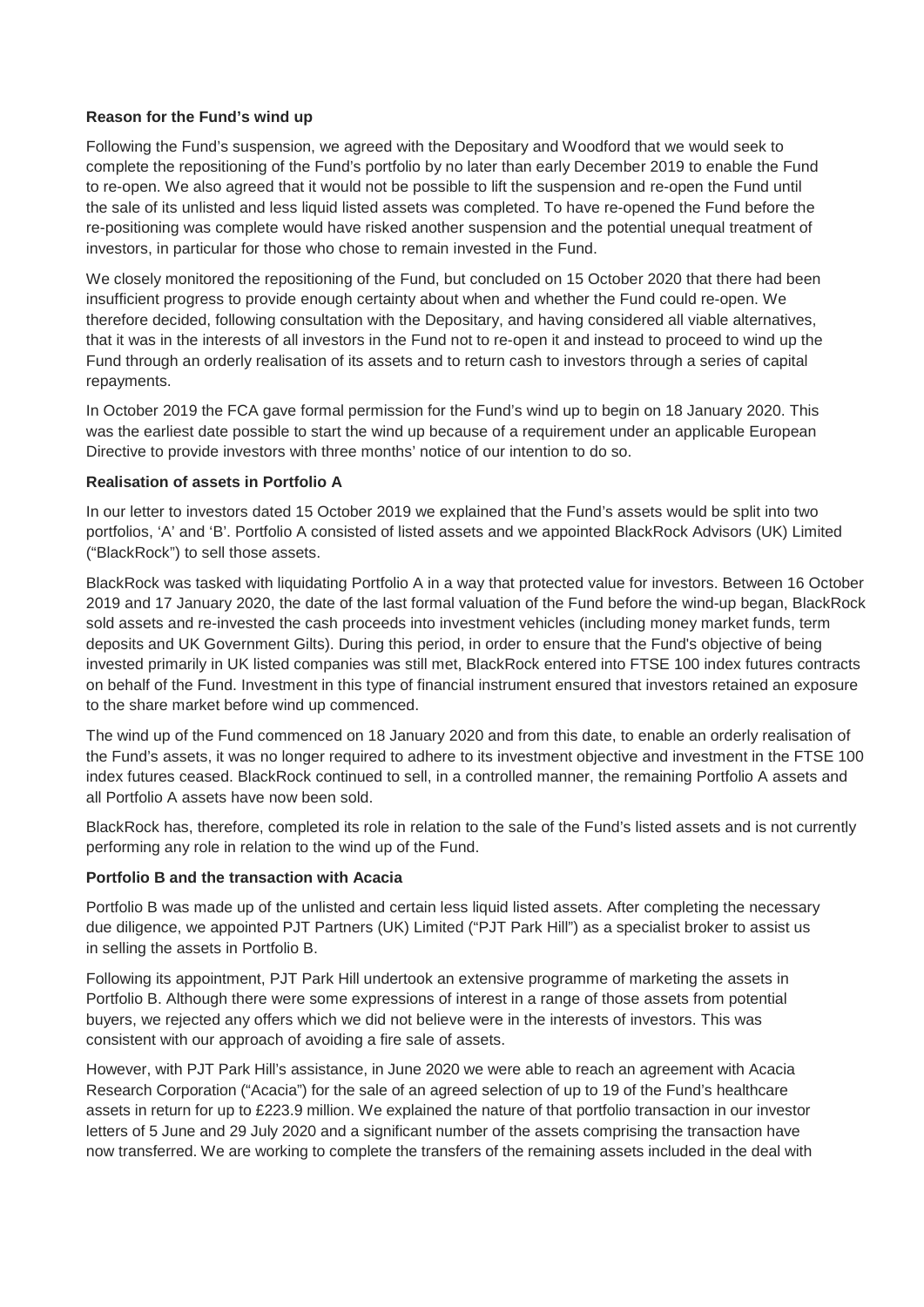Acacia by 30 November 2020. Once the Acacia transaction has been fully completed we expect to be able to make the fourth capital distribution to investors.

We also continue to work with PJT Park Hill on finding buyers for the Fund's remaining assets, which are listed in the '*Remaining portfolio'* section below.

#### **Capital repayments to date**

To date we have made three capital repayments to investors after realising a total of £2.45 billion from the sale of the Fund's assets:

| Date of payment | <b>Distribution</b>         | Amount         |
|-----------------|-----------------------------|----------------|
| 30 January 2020 | First capital distribution  | £2,124,083,198 |
| 25 March 2020   | Second capital distribution | £143,174,760   |
| 26 August 2020  | Third capital distribution  | £183,155,421   |
|                 | Total                       | £2,450,413,379 |

#### **Remaining portfolio**

As of 1 September 2020, the value of the Fund's remaining assets is £288 million.

This is made up of assets included in the Acacia transaction but not yet transferred (£91.87) and shareholdings in: Atom Bank plc, Benevolent AI, Cambridge Innovation Capital, Cequr SA, Drayson HoldCo2, Halosource Corp, Mafic SA, Metalysis Limited, Nexeon Limited, Ombu Group, Origin Inc., Rutherford Healthcare plc, RM2 Inter National SA, Sabina Estates Limited, Safe Harbour Holdings plc, Sphere Medical Holdings and Utilitywise plc.

The total value of these remaining assets may change and, therefore, the amount received from their sale may be higher or lower than their current valuations.

#### **Fees**

Before the Fund went into wind up (i.e. during the period from 1 January 2019 to 17 January 2020), we were, as disclosed in the Fund's prospectus, permitted to make a charge to the Fund, referred to as the Periodic Charge, in consideration for us carrying out our duties and responsibilities as the Fund's ACD. You will see this referred to as to as an 'Annual Management Charge' in the Company's Report and Accounts. From the Periodic Charge we paid amounts to certain service providers, including, but not limited to, those detailed in the table below:

| Provider                                                                                                  | <b>Services</b>                                                                                                                                                          |
|-----------------------------------------------------------------------------------------------------------|--------------------------------------------------------------------------------------------------------------------------------------------------------------------------|
| Northern Trust Global Services SE,<br>UK Branch (the "Depositary")                                        | The Fund's depositary is responsible for<br>monitoring the Fund's cashflow and has<br>certain regulatory obligations in relation<br>to processes carried out by the ACD. |
| Northern Trust Company London<br>Branch (the "Custodian")                                                 | The Custodian is responsible for the<br>safekeeping of the Fund's property.                                                                                              |
| <b>Woodford Investment Management</b><br>Limited (the Fund's investment<br>manager until 15 October 2019) | As the Fund's investment manager,<br>Woodford provided discretionary<br>investment management services in<br>relation to the Fund.                                       |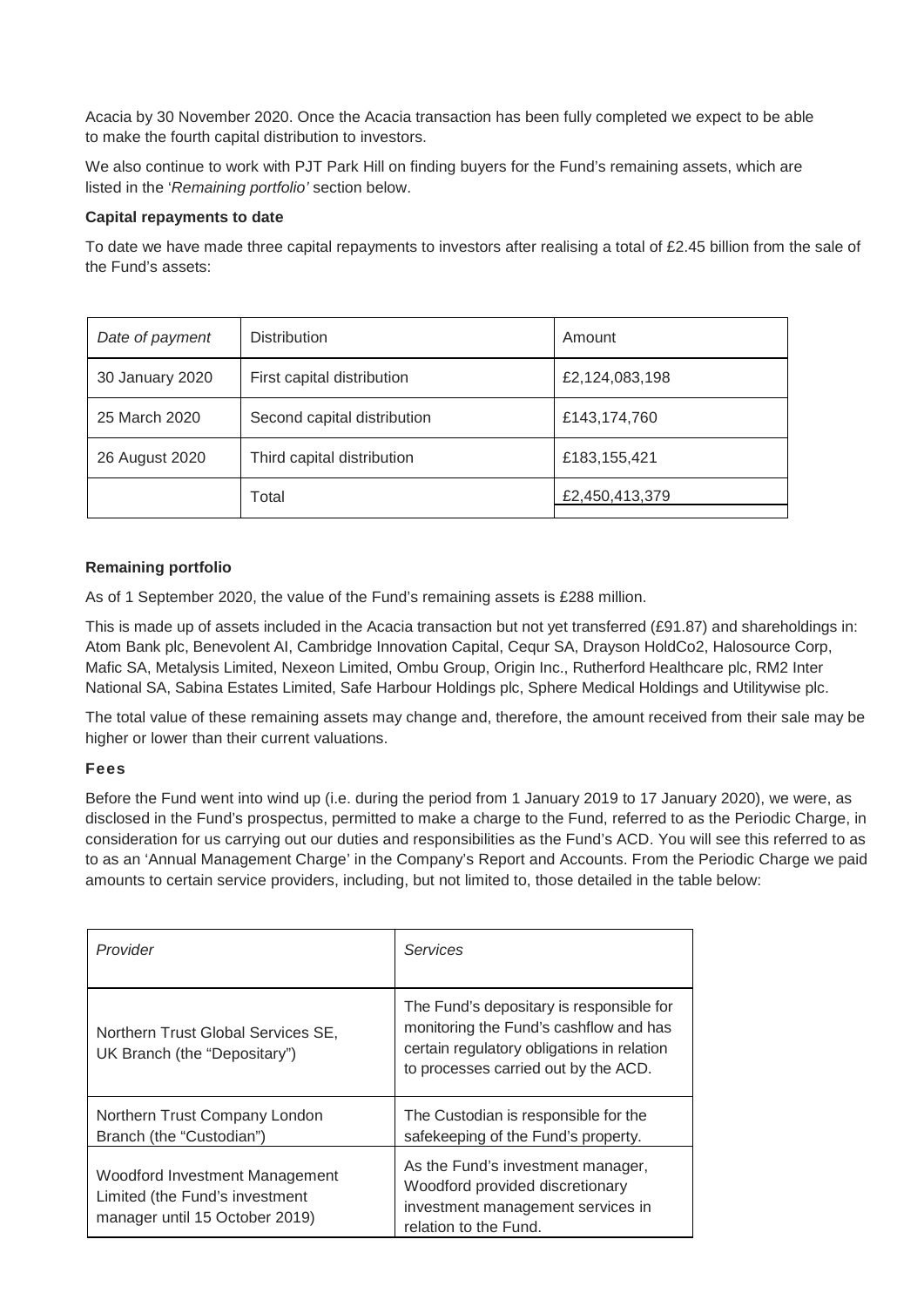| Northern Trust Global Services SE,<br>UK Branch (the "Administrator") | The Administrator provides fund<br>administration, registrar and fund<br>accounting services in relation to<br>the Fund. |
|-----------------------------------------------------------------------|--------------------------------------------------------------------------------------------------------------------------|
| Grant Thornton UK LLP (the "Auditor")                                 | The Auditor provides an opinion on<br>the annual report and accounts of the<br>Company.                                  |

The Periodic Charge was calculated and applied to the Fund until 17 January 2020, the last valuation date before the Fund went into wind up. The table below explains how the Periodic Charge was applied over the period covered by the Company's Report and Accounts:

| Period                                                                                        | Amount charged  | <b>Description</b>                                                                                                                                                                                                                                                                                 |  |
|-----------------------------------------------------------------------------------------------|-----------------|----------------------------------------------------------------------------------------------------------------------------------------------------------------------------------------------------------------------------------------------------------------------------------------------------|--|
| 1 January 2019 to 14 October<br>2019 (the date the decision<br>was taken to wind up the Fund) | £21.472 million | £21.111 million was paid to the<br>service providers detailed in<br>the table above.<br>We retained £360,951 for our<br>ACD services for the period 1<br>January 2019 to 3 June 2019.<br>From 3 June 2019 onwards<br>(the date of the Fund's<br>suspension) we waived our fee<br>for ACD services. |  |
| 15 October 2019 to 17 January<br>2020                                                         | £5.439 million. | During this period the ACD, the<br>Depositary, Custodian and<br>Administrator also waived their<br>fees from 15 October 2019.<br>This resulted in £4.893 million<br>of the amount charged being<br>rebated back to the Fund.<br>Woodford was removed as the                                        |  |
|                                                                                               |                 | Fund's investment manager<br>with effect from 15 October<br>2019 and no further fees were<br>paid to Woodford out of the<br>Periodic Charge from that date.                                                                                                                                        |  |
| 18 January 2020 (the date that<br>the Fund went into wind up) to<br>31 March 2020.            | n/a             | There was no Periodic Charge<br>applied to the Fund during this<br>period. There will be no further<br>Periodic Charge applied to the<br>Fund.                                                                                                                                                     |  |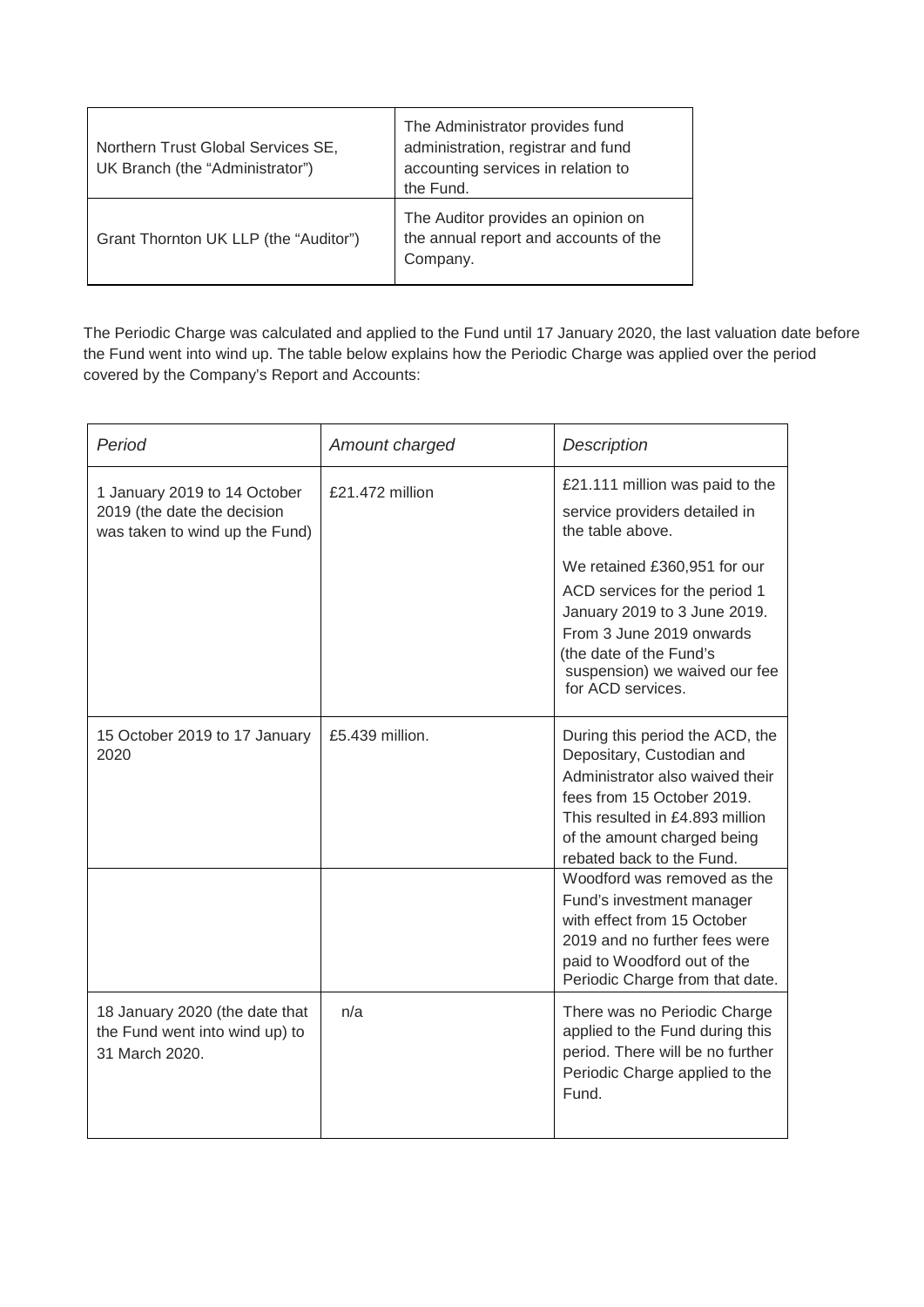The Auditor to the Fund continues to provide services and shall receive its fees relating to the Company's Report and Accounts period from 1 January 2019 to 31 March 2020 from the Periodic Charge. Future audit fees will be paid directly from the Fund and are included in the future liabilities payable as shown in the Company's Report and Accounts.

As a result of our decision to waive our ACD fee from 3 June 2019, there being no requirement to pay Woodford for investment management services from 15 October 2019 and the Depositary, Custodian and Administrator each waiving its fee from 15 October 2019, the Company's Report and Accounts show a rebate of £4.893 million (shown as Rebate from ACD). While the amount is listed as being due to the Fund as at the reporting date of 31 March 2020, the full amount was actually paid by us back to the Fund on 18 May 2020.

Although there has been no Periodic Charge applied to the Fund since it went into wind up on 18 January 2020, some costs have been payable by the Fund as advised in our letters dated 15 October 2019 and 29 January 2020. Costs that are payable directly from the Fund relating to its orderly wind up have been included in the Company's Report and Accounts and are set out in the table below:

| Service provider                                                                                                           | Amount           | Description                                                                                                                                                                                                                                                                                  |                |
|----------------------------------------------------------------------------------------------------------------------------|------------------|----------------------------------------------------------------------------------------------------------------------------------------------------------------------------------------------------------------------------------------------------------------------------------------------|----------------|
| BlackRock (for the<br>period 15 October<br>2019 to 17 January<br>2020)                                                     | £7.761 million   | In our letter dated 15 October 2019 we<br>explained that BlackRock was appointed to<br>assist us to reposition Portfolio A before the<br>commencement of the Fund's wind up. This was to<br>enable as much cash to be returned to investors as                                               |                |
| Less additional ACD<br>rebate to the Fund                                                                                  | $£1.174$ million | soon as possible (taking into<br>account investors' best interests). These<br>BlackRock fees relate to that exercise.                                                                                                                                                                        |                |
| Net amount paid for<br>services provided by<br><b>BlackRock for the</b><br>period 15 October<br>2019 to 17 January<br>2020 | £6.587 million   | In our letter dated 29 January 2020 we<br>advised investors that, for the period between<br>the Fund's suspension and the<br>commencement of the wind up, we would<br>ensure that the Fund would pay no more than<br>an amount equal to the Periodic Charge plus an<br>amount for brokerage. |                |
|                                                                                                                            |                  | We can confirm that this was the case on the<br>following basis:                                                                                                                                                                                                                             |                |
|                                                                                                                            |                  | Accrual / rebate                                                                                                                                                                                                                                                                             | Amount         |
|                                                                                                                            |                  | <b>Amount of Periodic</b><br>Charge that would<br>have been paid by the<br>Fund had the ACD,<br>Depositary, Custodian<br>and Administrator not<br>waived their fees from<br>15 October 2019                                                                                                  | £4,893 million |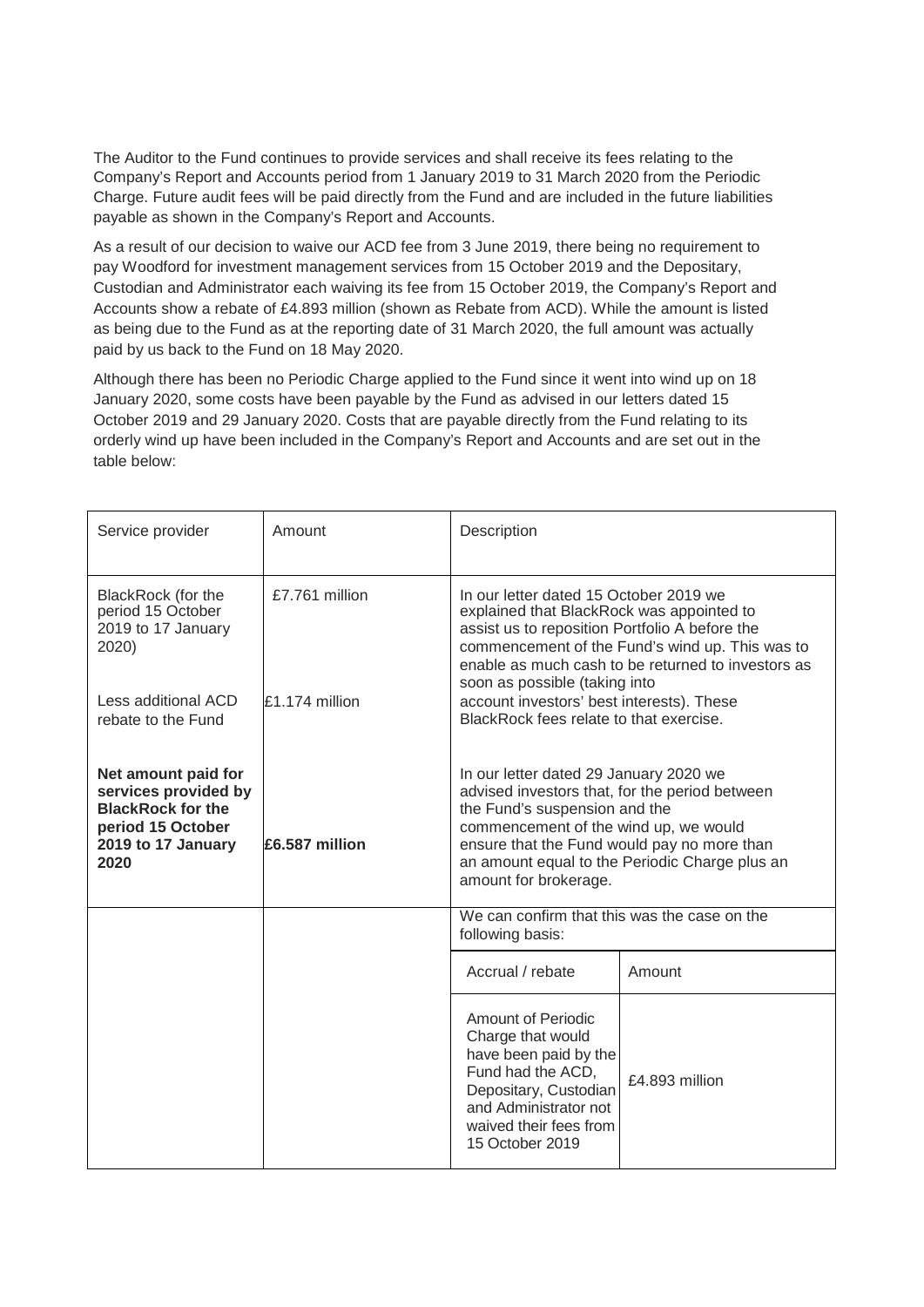|                                                               |                | Brokerage costs<br>that would have<br>been incurred on<br>transactions in the<br>period. (Brokerage<br>is an amount<br>payable for the<br>arrangement of the<br>Fund's sale<br>transactions.)                                                                                                                                                                                                                                                                                                                                                                                                                             | £1.694 million |
|---------------------------------------------------------------|----------------|---------------------------------------------------------------------------------------------------------------------------------------------------------------------------------------------------------------------------------------------------------------------------------------------------------------------------------------------------------------------------------------------------------------------------------------------------------------------------------------------------------------------------------------------------------------------------------------------------------------------------|----------------|
|                                                               |                | Total                                                                                                                                                                                                                                                                                                                                                                                                                                                                                                                                                                                                                     | £6.587 million |
| <b>BlackRock</b> (for<br>the period since<br>18 January 2020) | £3.281 million | These BlackRock fees related to the sale of<br>assets from Portfolio A are a cost of the Fund's<br>wind up and have therefore been charged directly<br>to the Fund as permitted under the Fund's<br>prospectus.                                                                                                                                                                                                                                                                                                                                                                                                           |                |
| <b>PJT Park Hill</b>                                          | £3.162 million | These brokerage fees relate to the sale of assets<br>from Portfolio B and includes an amount of around<br>£2.8 million payable upon completion of the Acacia<br>transaction. Such fees are a cost of the Fund's wind<br>up and will be deducted from the proceeds of sale of<br>assets from Portfolio B. Brokerage fees would have<br>been payable on the sale of any unquoted assets<br>before suspension and following suspension if the<br>Fund had reopened. These amounts represent<br>standard brokerage rates for the sale of assets of the<br>kind comprising Portfolio B.                                        |                |
| Debevoise & Plimpton<br><b>LLP</b>                            | £2.489 million | The sale of the unquoted and certain illiquid quoted<br>assets held by the Fund required specialist legal<br>support. These legal fees are a cost of the Fund's<br>wind up and have therefore been charged directly to<br>the Fund as permitted under the Fund's prospectus.<br>Legal fees associated with the sale of unquoted<br>assets are chargeable to the Fund under the Fund's<br>prospectus. Legal fees would have been payable on<br>the sale of any unquoted assets before suspension<br>and following suspension if the Fund had re-opened.<br>These amounts represent competitive rates for such<br>services. |                |